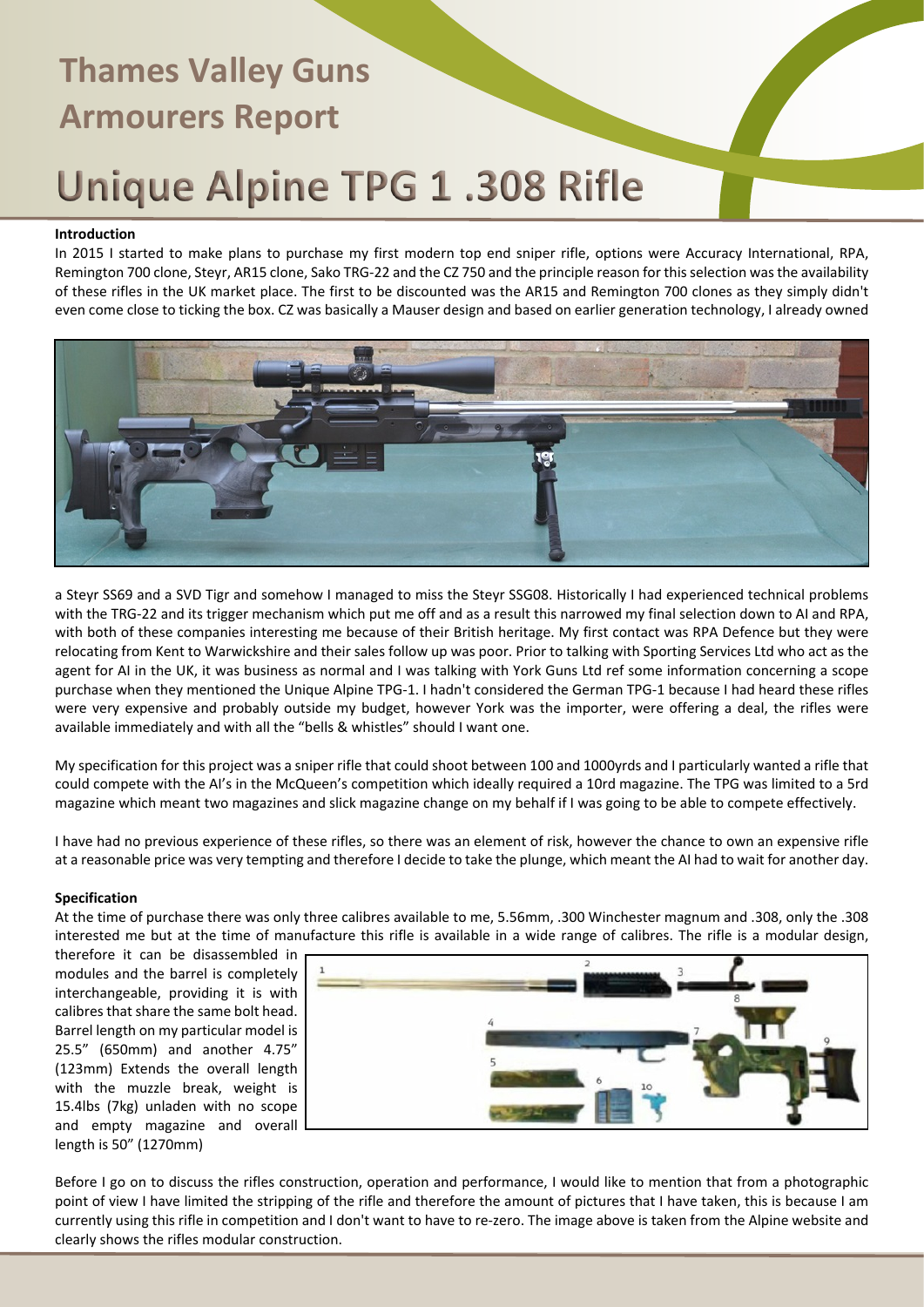## **Thames Valley Guns Armourers Report** Unique Alpine TPG 1.308 Rifle

#### **Receiver**

Its best to describe the two parts of the receiver as the upper and lower receiver. Both parts are manufactured from hard coated high tensile aluminium. The lower receiver is integral with the forend and supports the bipod rail, trigger guard, magazine well and butt assembly. The upper receiver supports the bolt assembly, trigger mechanism, barrel and picatinny rail. As this is a modular design, the upper and lower receivers are secured by four hex bolts and therefore can be dismantled with relative ease but have one unique feature that I have never seen on any firearm before - an oscillation damping gasket which sits between the two assemblies and reduces vibration.

The trigger guard is secured to the lower receiver at a single point but does not secure itself to the butt assembly, this permits the removal of the butt assembly by slackening off one hex bolt and sliding the butt assembly away. However any accidental impact at the rear of the guard would cause it to distort, jamming the trigger and making the gun inoperable. The lower receiver, including the forend is approximately 19.5" (500mm) long and supports a bipod using either Anschultz type rail or a versa pod type spigot. Either side of the forend are impact resistant, anti slip skins, which are available in different colours. On top of the forend there is provision for a equipment rail to accommodate an night sight, which is an option that I didn't opt for as it increases your scope height.

The upper receiver is 8.5" (215mm) long and seats neatly into the lower receiver. The front of upper receiver accommodates the removable barrel which is secured by three hex bolts and shown in the right image. Above the three hex bolts is a gas vent should there be a case failure.

Behind the gas vent there are three longitudinal lightening slots and behind this is the bolt release catch which also acts as the bolt stop. Fitted as standard is a 30 moa picatinny rail which permits most quality long range scopes to reach 1000yrds with ease.

On the right side of the receiver is the corresponding gas vent and behind this is the ejection port and below, another lightening slot. If I am not mistaken the ejection port is "one size fits all" and therefore there is plenty of room to insert

your finger should you need to clear any technical problem. The bolt handle slot is fairly unremarkable but I would like to highlight the steel insert at the top of the slot. This insert acts as a cam, levering the bolt to the rear, prevents impact damage from the steel bolt handle on the aluminium receiver and generates primary extraction. The ejection port lacks any form of dust cover.

Movement of the bolt assembly is very smooth within the receiver, with no bolt wobble and highlights the level of precision in this rifles manufacturing process. The trigger is a match type, single pull and can be adjusted for finger length. A double pull trigger is available as an alternative option should the customer request it. Markings on the right upper receiver are the Unique crest and on the left, the manufacturers details. However the master serial number which is on the lower receiver , underneath and parallel to the trigger guard. Serial numbers on the bolt and barrel are different and do not match. This is because the components are interchangeable but does present a problem for the UK licensing authority.

The trigger is adjustable and can be adjusted to release at 500g to 1000g which is a good range. The trigger bar is essential to accommodate different hand sizes as the pistol grip is quiet large. However the trigger bar indicates the heritage of a precision match trigger that may be ideal on a gallery range but less than suitable in a combat environment.







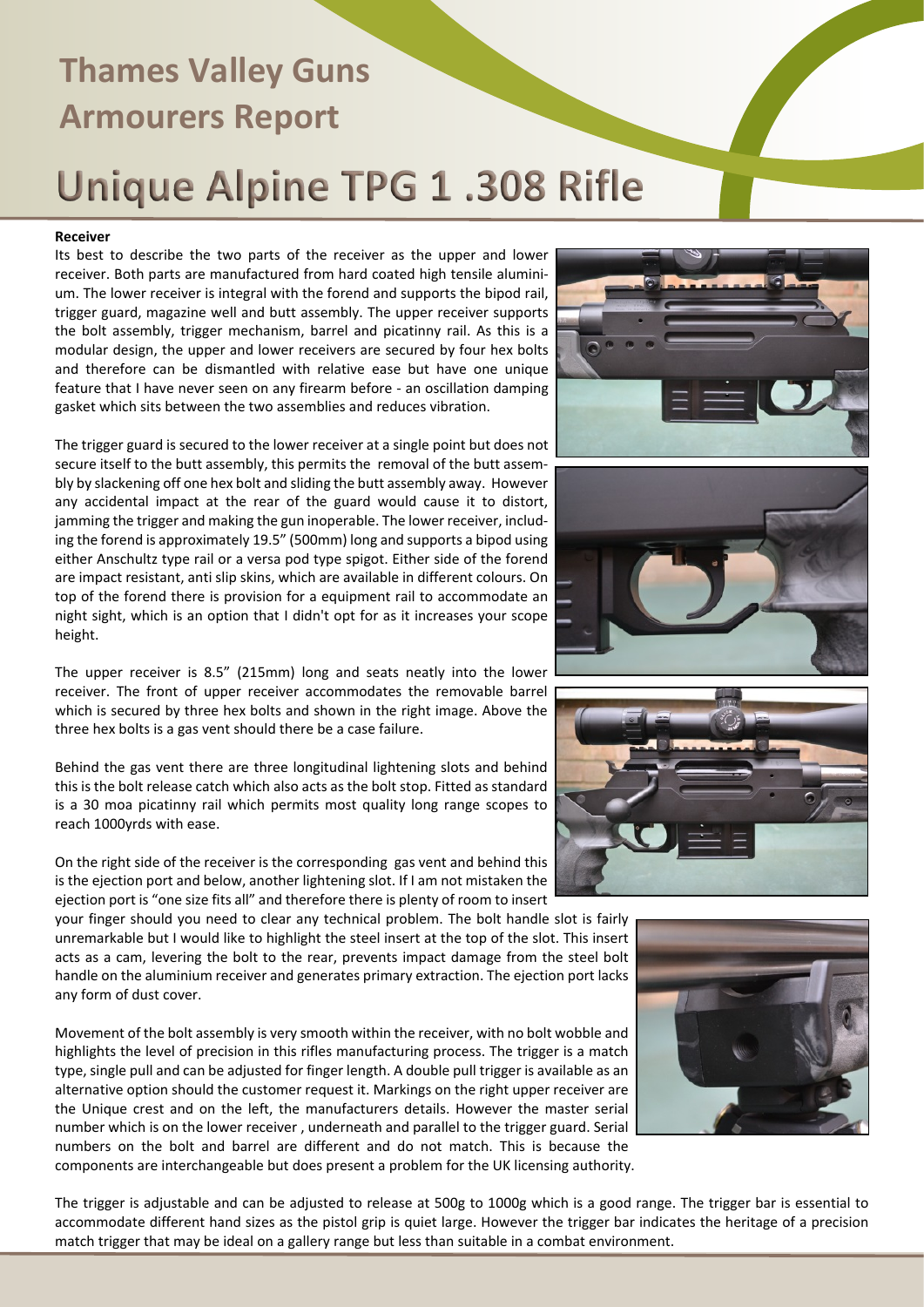### **Thames Valley Guns Armourers Report**

### Unique Alpine TPG 1.308 Rifle

#### **Bolt Assembly**

The bolt assembly is an all steel affair with only the bolt knob being manufactured from impact resistant plastic. It is a substantial bolt with a three lug bolt head, plunger style ejector and a sliding extractor, rather than a typical pivot style. The bolt head and





bolt body are one piece and therefore rotate together with only the cocking piece head and firing pin rotating about its axis. The safety catch is mounted at the rear of the cocking piece head and is quiet unique. At first glance it looks like the spur on a revolvers hammer, however when the firing pin is cocked, it levers upwards

and physically locks the firing pin in the cocked position. The bolt can still be cycled, therefore permitting the chamber to be cleared.

From a personal standpoint I am strong believer that gun safety is completely in the hands of the operator, sophisticated safety mechanisms cannot improve poor user safety, therefore I favour this type of safety catch, it is simple, highly effective and there is little to go wrong.

Bolt lift is a typical 60° and like all modern bolt mechanisms this bolt cocks on opening and looks very similar to some modern target rifle bolts, whether this is accidental or coincidental, I am unsure. The bolt handle cants backward 35° which provides a natural movement from the pistol grip to the bolt handle, however a minor comment about the bolt handle is the 2" distance it protrudes from the receiver, which I think is a little excessive. The bolt is coated in Teflon to minimise bolt/receiver wear. Along the length of the bolt there is a series of grooves, as they are quiet narrow I assume they are for the dispersion of debris, rather than the reduction in weight. The bolt has four gas vents should there be any form of cartridge blowback. If I have one minor criticism of this bolt, it is that it catches on the cheek pad when removing the bolt for cleaning. This is not the fault of the bolt, but a design fault of the cheek pad. A slight re-profiling of the pad would easily resolve this issue.

#### **Butt & Pistol Grip Assembly**

The butt assembly is an ergonomic work of art and it not often that I make such a bold statement. Most modern sniper rifles either





have an aluminium frame with protective skins and an adjustable cheek pad and butt plate. The AI is a good example of this design concept. Alternatively the whole butt assembly is an all aluminium frame with various adjustable pads and butt pads, with the Steyr SSG08 being another example.

The Alpine butt assembly is an ergonomic synthetic resin moulded butt and pistol grip assembly called CrossTech. It is manufactured by Marti in Switzerland, is completely detachable by slackening one hex bolt and is available in a variety of colours.

The thumbhole pistol grip has an adjustable palm support and an anti slip surface. The pistol grip is quiet substantial and provides a very positive and solid controlling grip to the rifle. My hands are small and my finger just reaches the trigger, hence the need for trigger with an adjustable trigger bar.

The cheek pad can be removed if required and the cheek pad assembly can be raised and lowered without the need for tools. The butt plate on the other hand can be adjusted for tilt, vertical, lateral and length but adjustment requires a hex key.

Built into the butt assembly is a rear grip and a monopod which has both fine and course adjustment. On the left side of the butt is a sling swivel which I had to purchase as an optional extra.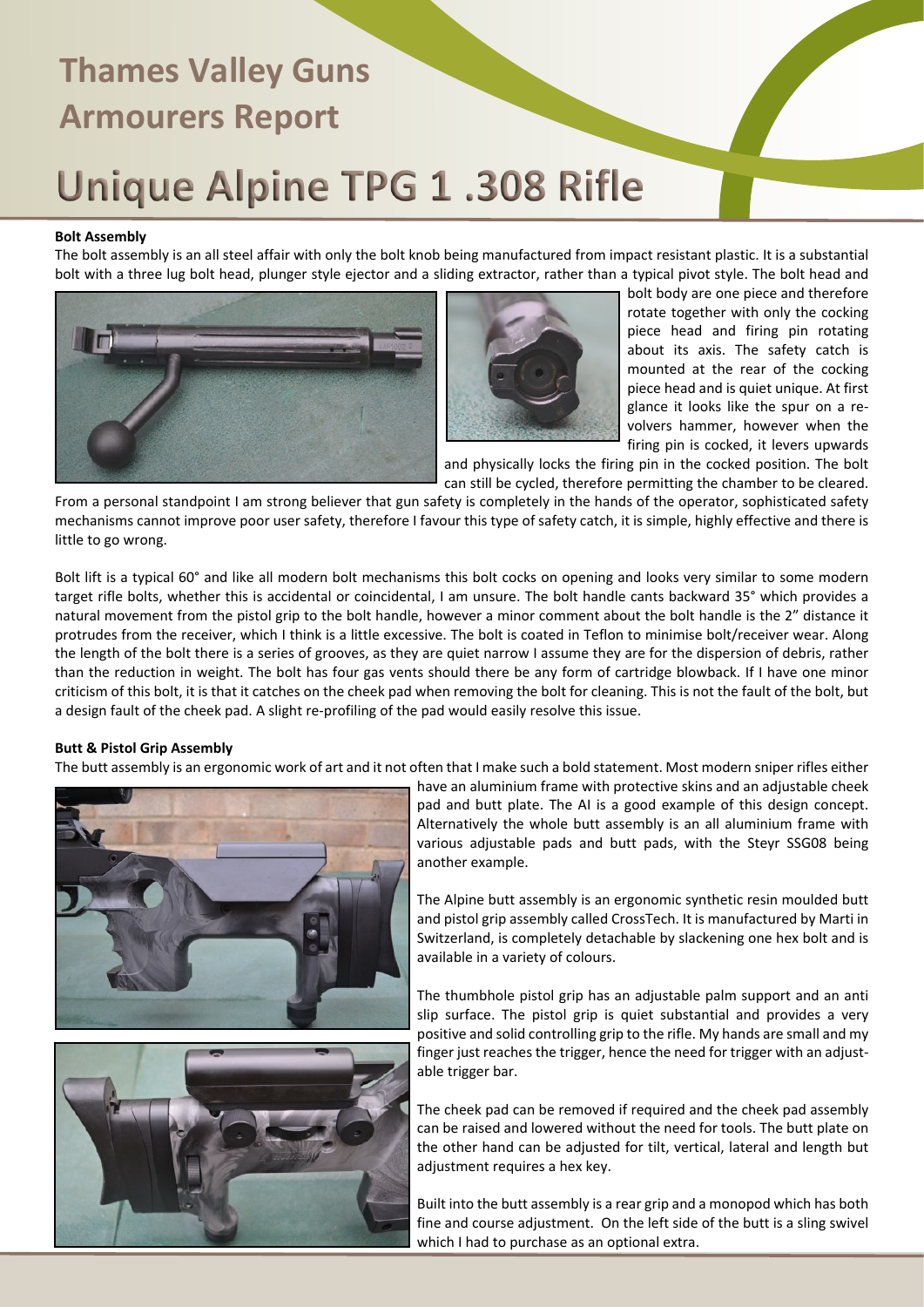## **Thames Valley Guns Armourers Report** Unique Alpine TPG 1.308 Rifle

At £50 this is the most expensive sling swivel I have ever purchased but gives you an idea of the original asking price for these rifles. If I have one minor criticism, it is the overall depth of the butt assembly, with the cheek pad fully depressed from the monopod to the cheek pad is 8", add a scope and it become 12" or more depending on your scope type and ring height. Operationally if you require a quick elevated shot, there is no room to drop the butt, the only option is to elevate the rifle by using the bipod which is a slow and time consuming process. Storage wise you will require a very deep security cabinet and for transit purposes a wide gun case, all of which adds cost.

#### **Barrel Assembly**

The barrel is precision quality free floating barrel and on this model is 25.5" long. Other barrel options are available, including various calibres and lengths. The barrel has eight 17.5" flutes which reduce the barrels weight but increases the surface area thereby improving heat dispersion.

The barrel screws into a bushing which permits the barrels interchangeability as it is the bushing that secures to the receiver and can be removed with relative ease. On this model the barrel retains its natural stainless steel finish but if the rifle was to be used in a tactical role then the barrel would require black cerakoting.







As the reader will note the muzzle break is substantial, measuring nearly 5" in length and 2" in width. The muzzle break is highly effective and noticeably tames the rifles recoil and due to its size and weight also minimises barrel harmonics. The breaks method of attachment and function is slightly unusual. Unlike must breaks that screw onto the barrel this break is located by two key ways and then clamps onto the barrel. In terms of operation, most breaks simply redirect the bullets gases out to one side using a series of baffles and normally at 90° to the bore. This break has a venturi or internal tube that sits approximately 0.75" from the muzzle. As the bullet leaves the bore, it passes across the 0.75" gap and enters the venturi and leaves the break, however the gases are deflected by the venturi into the baffles and are redirected backwards at approximately 80° angle, thereby counteracting the rifles recoil energy. The break can also be fitted with a stud to facilitate the fitting of a barrel mirage band should the operator wish.

#### **Magazine**

The 5rd steel magazine is manufactured from traditional press steel stampings, built to a high standard but is unremarkable in terms of its design. It is a single stack magazine which in my



opinion is more reliable than double stack and has the feed ramp built into the magazine. The magazine secures, utilising the standard lever style catch and there are observation ports to highlight the number of rounds in the magazine when loading.

In practice have found this magazine to be very reliable and easy to use when competing in competitions, however its 5rd capacity does have its limitations.

#### **Summary**

I have been shooting this rifle for nearly a year at the time of writing this report and there isn't a range day where I haven't enjoyed shooting it. Being an ex-military Armourer, the tactical appearance appeals to me, it accuracy and faultless feed have served me well in a number of competitions. From a technical standpoint the TPG is an easy rifle to discuss because its construction and function are relatively simple, which is to the rifles credit. However from a operational aspect it is difficult rifle to summarize and therefore I think the best way to describe the rifles capabilities is to break it down into "pros & cons" as per its operational role.